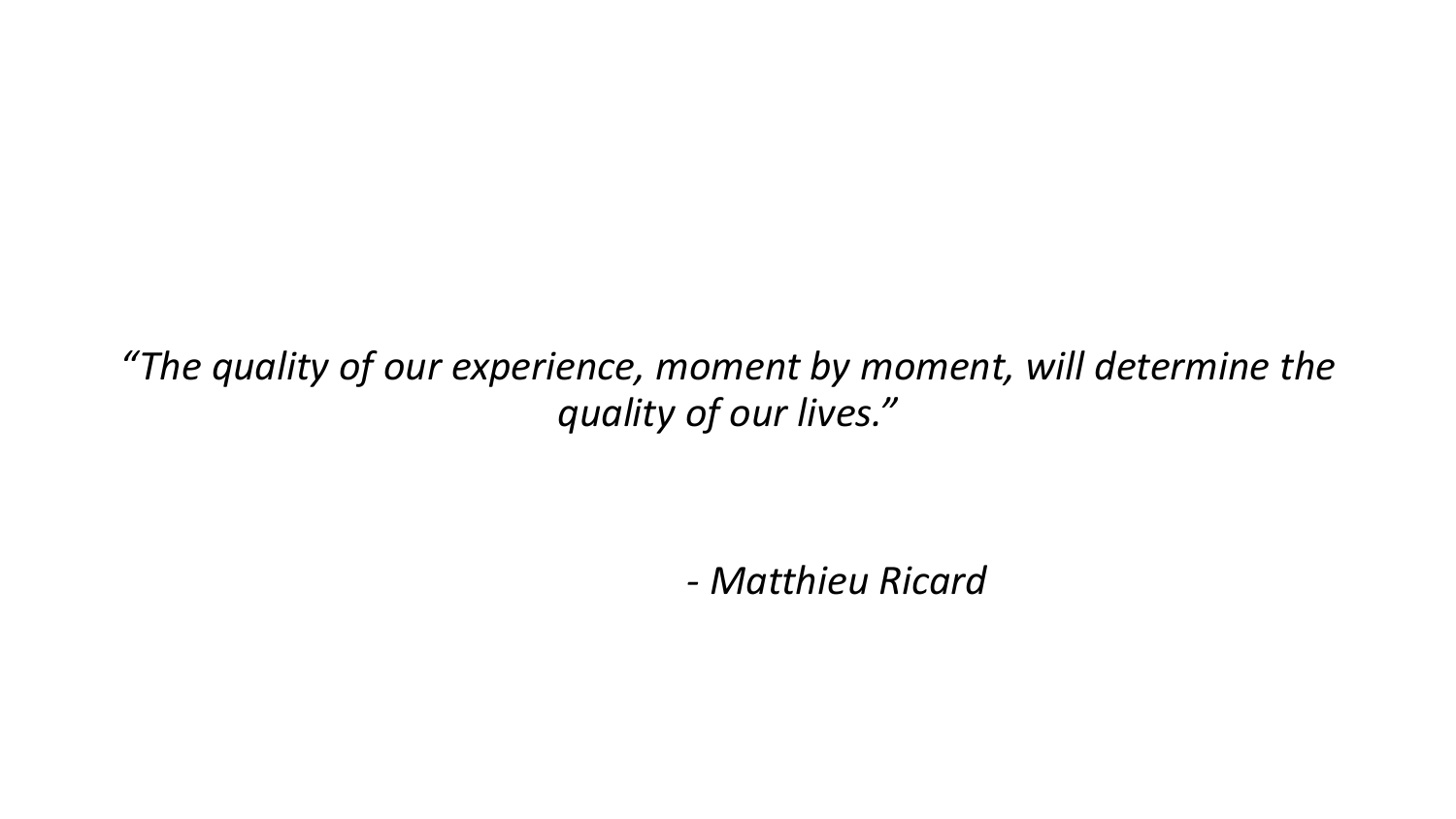# A moment to notice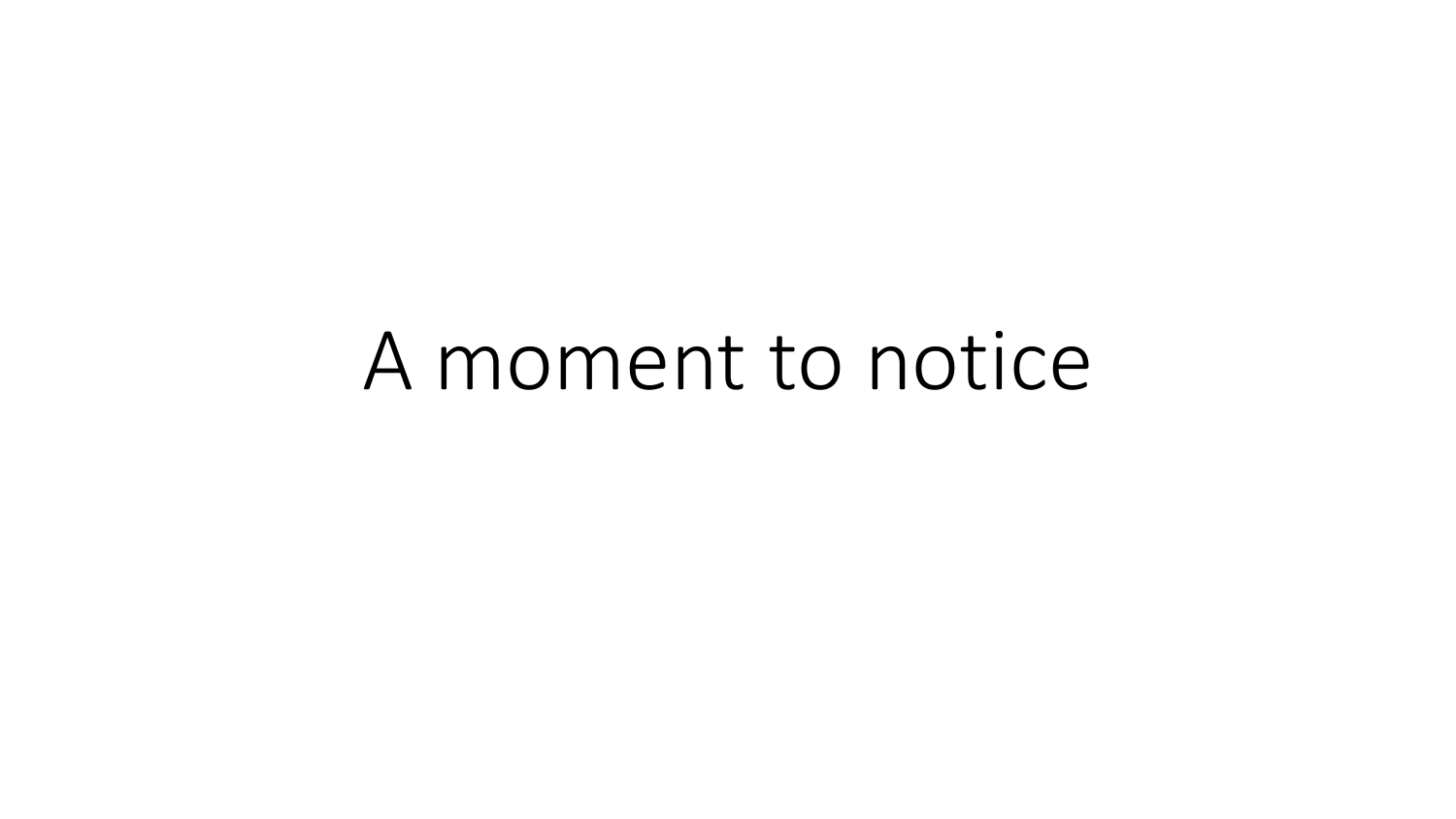When diagnosed with life-challenging illness, people often experience:

- Increased feelings of uncertainty
- Fear of the unknown
- Perceived lack of control
- Possible loneliness, feeling as if no one understands
- A mixture of emotions, including (but not limited to): anger, fear, sadness, depression, guilt, anxiety, numbness, peace.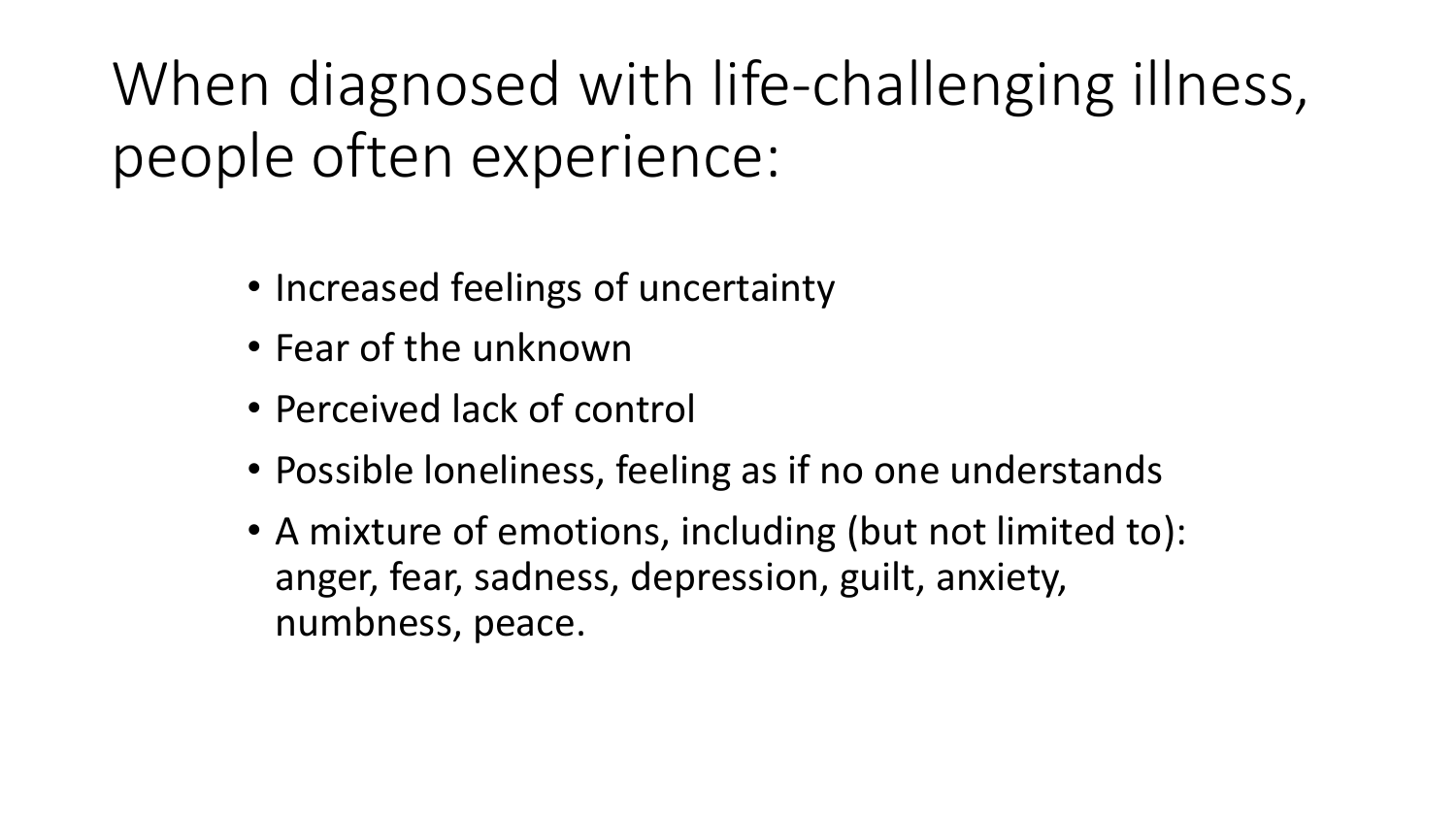#### How Can Mindfulness Help???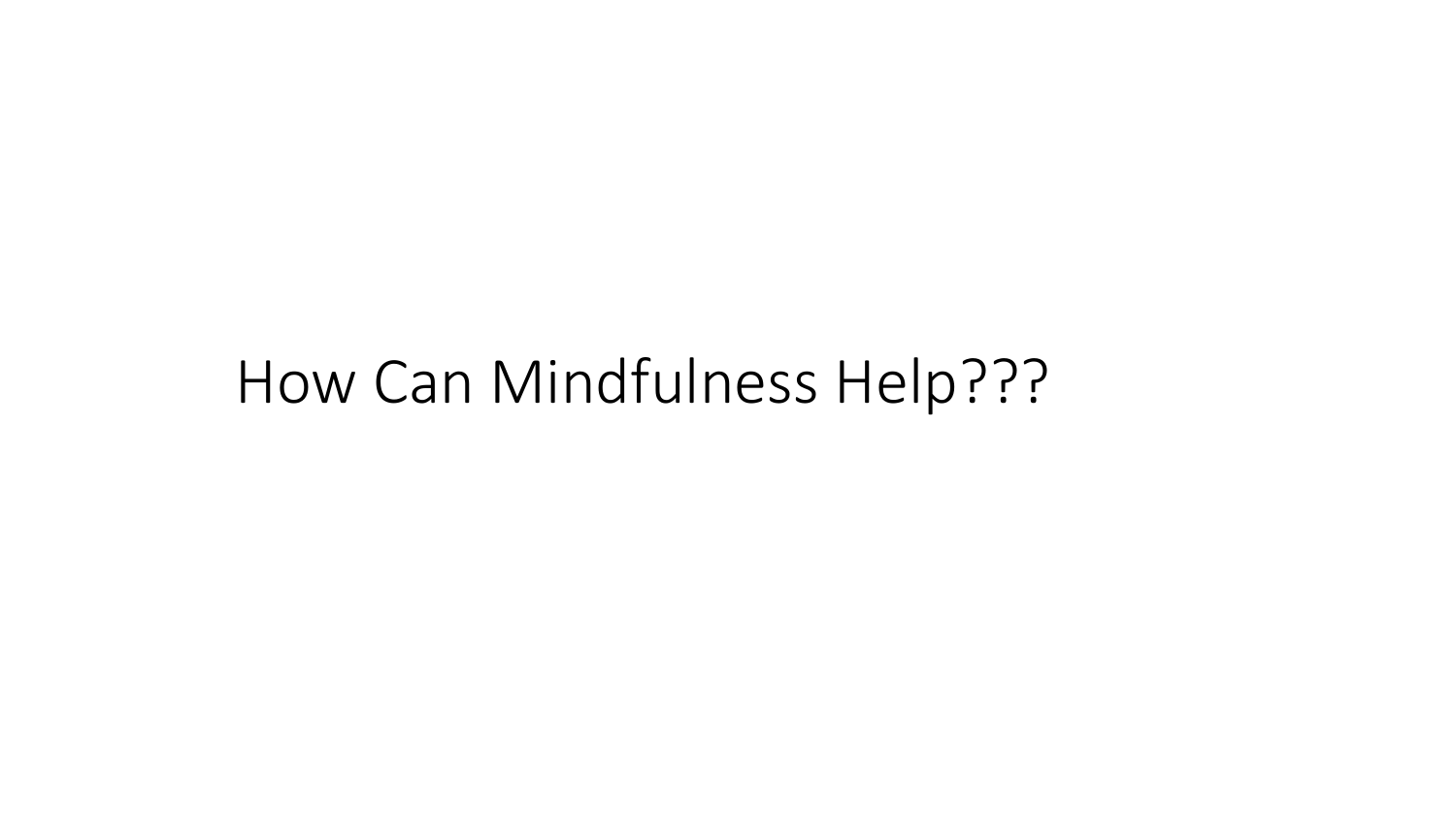"Mindfulness - paying attention in a particular way: on purpose, in the present moment, and nonjudgmentally"

-Jon Kabat-Zinn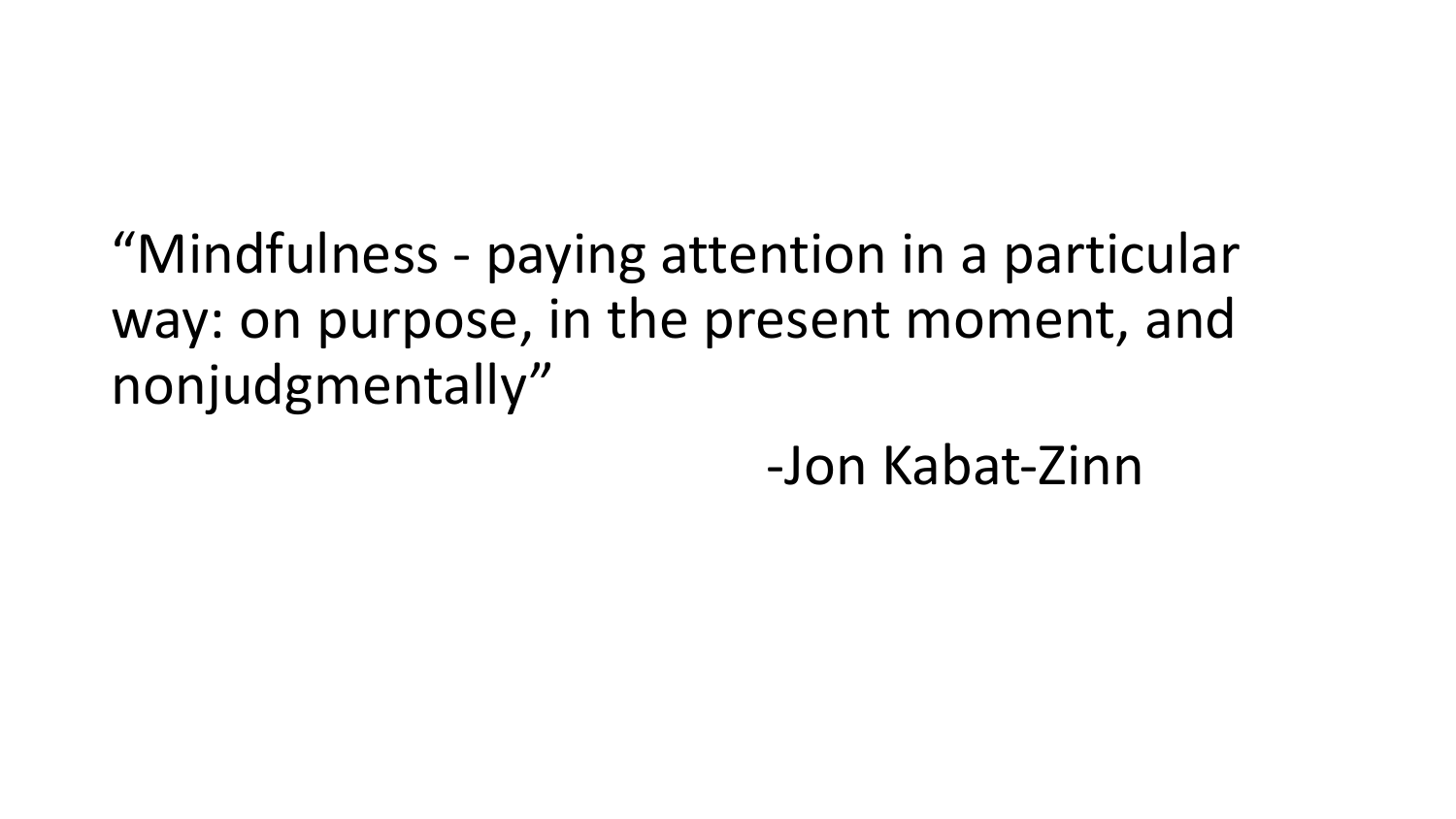# Paying attention

- On purpose
- In the present moment
- •**Non-judgmentally**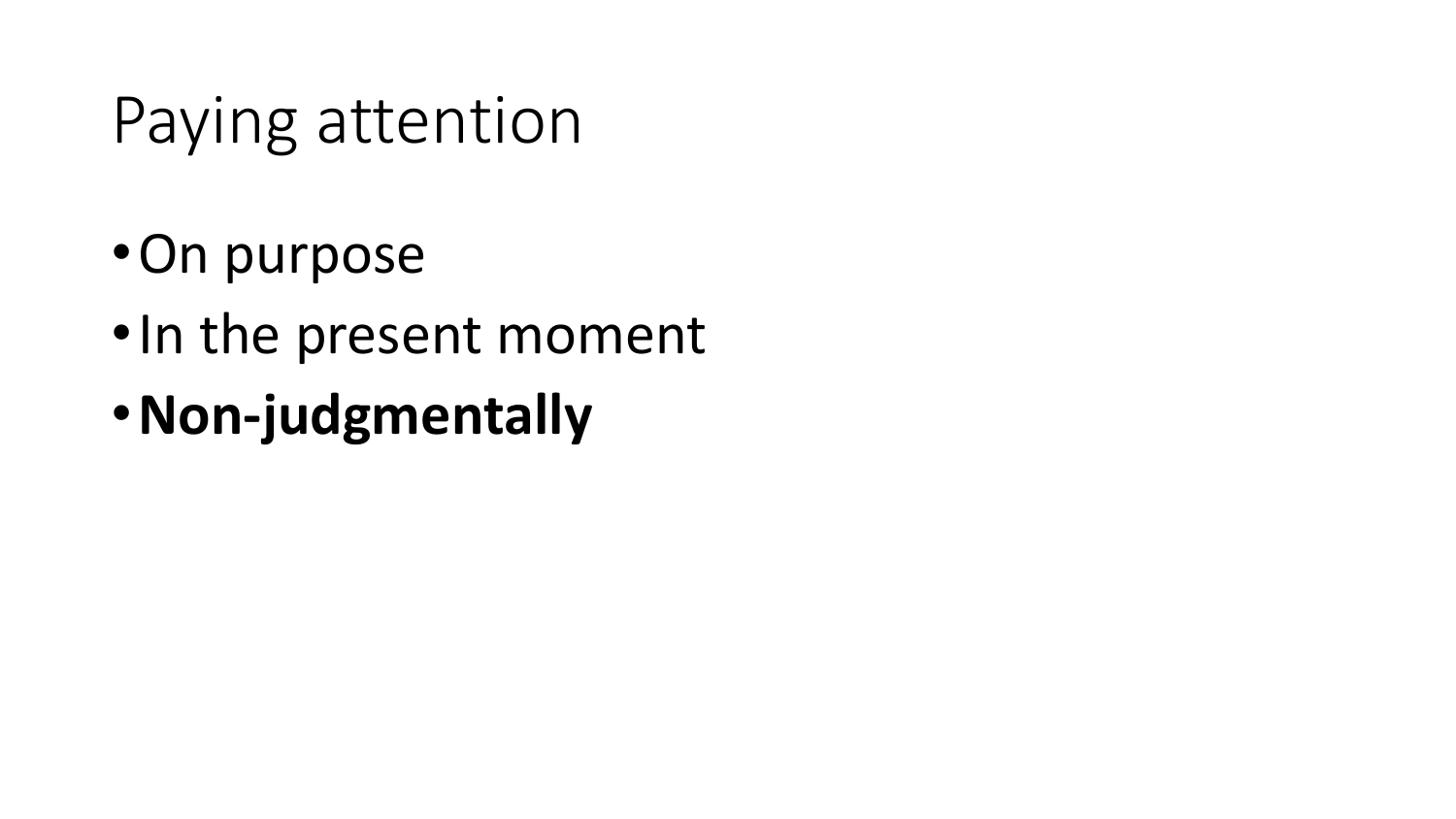The past is over, and the future hasn't happened yet. The only moment we ever have is the moment we are in. Yet, we are rarely present in this moment.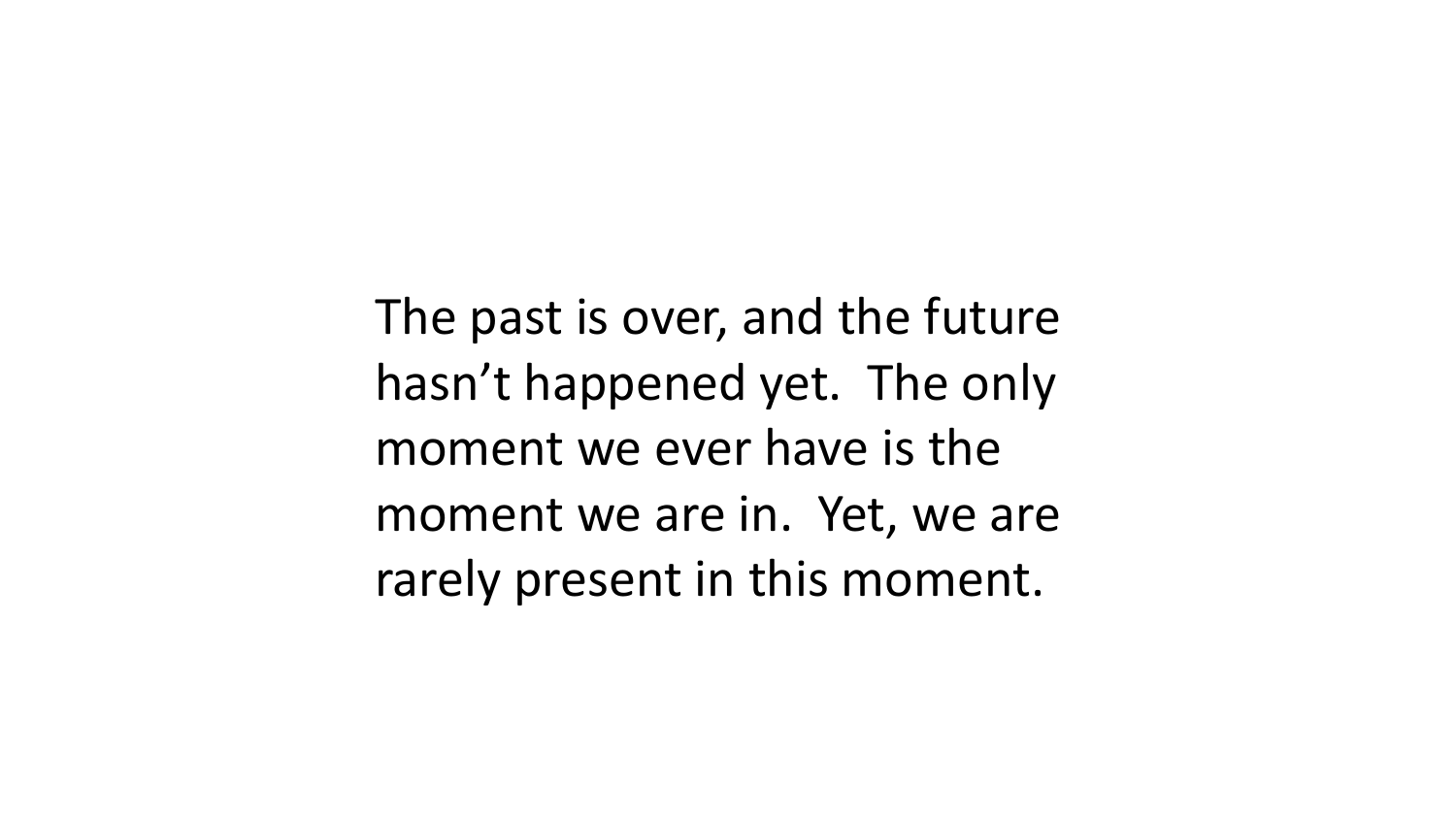### What Mindfulness Is Not

- Trying to achieve a special state of mind
- Going into a trance
- Thinking positive thoughts
- Distracting oneself or imagining one is somewhere else.
- "Doing" anything
- Religious
- Complicated or far out
- Exclusively Eastern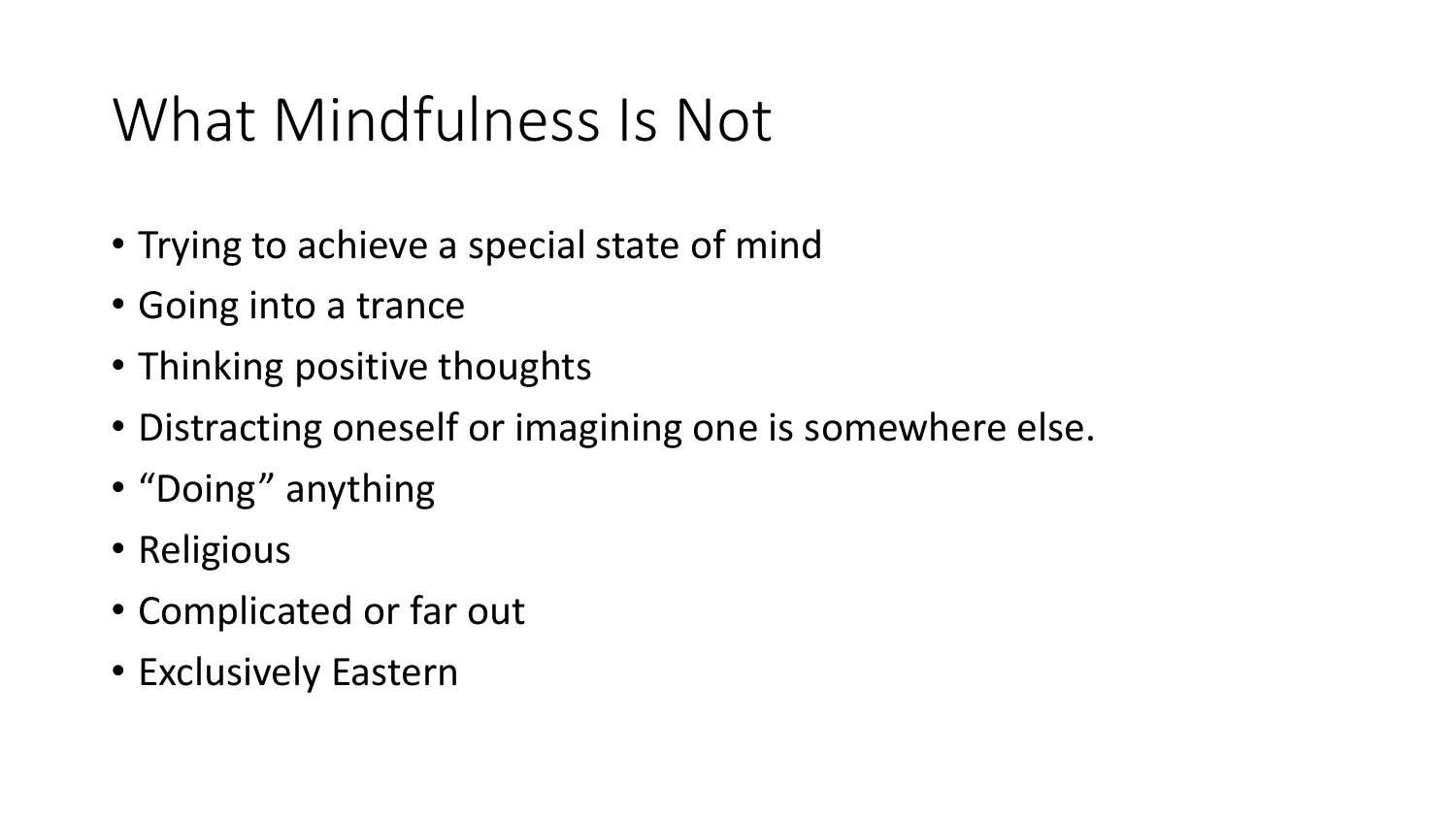### Mindfulness brings Awareness to how we Suffer:

- Having something and not wanting it
- Wanting something and not having it
- Pretending you don't have something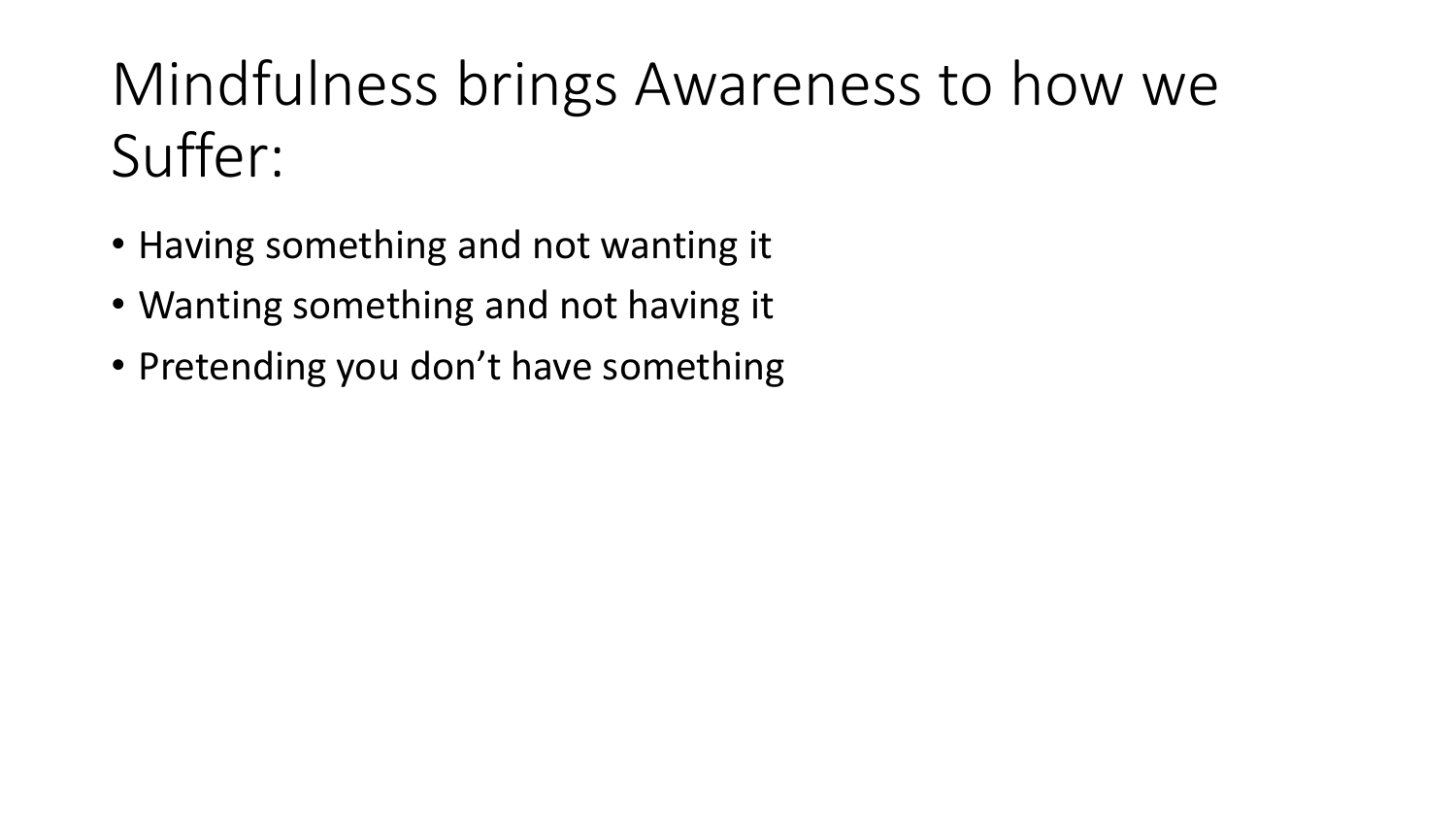In mathematical terms...

# Suffering = Pain x Resistance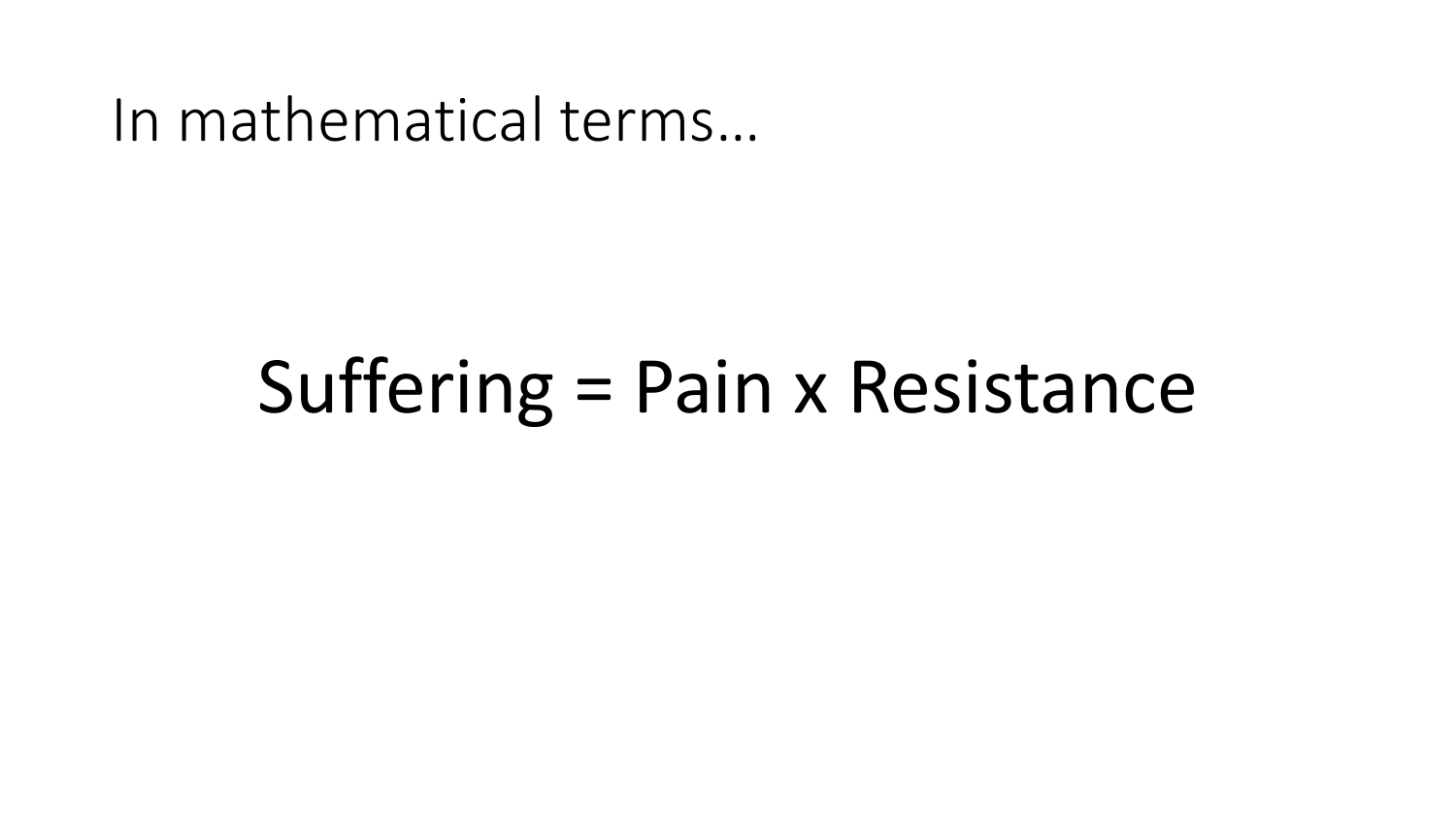# Mindfulness cultivates compassion for our suffering

- Loving-kindness
- Forgiveness
- Gratitude
- Empathetic Joy
- Living Fully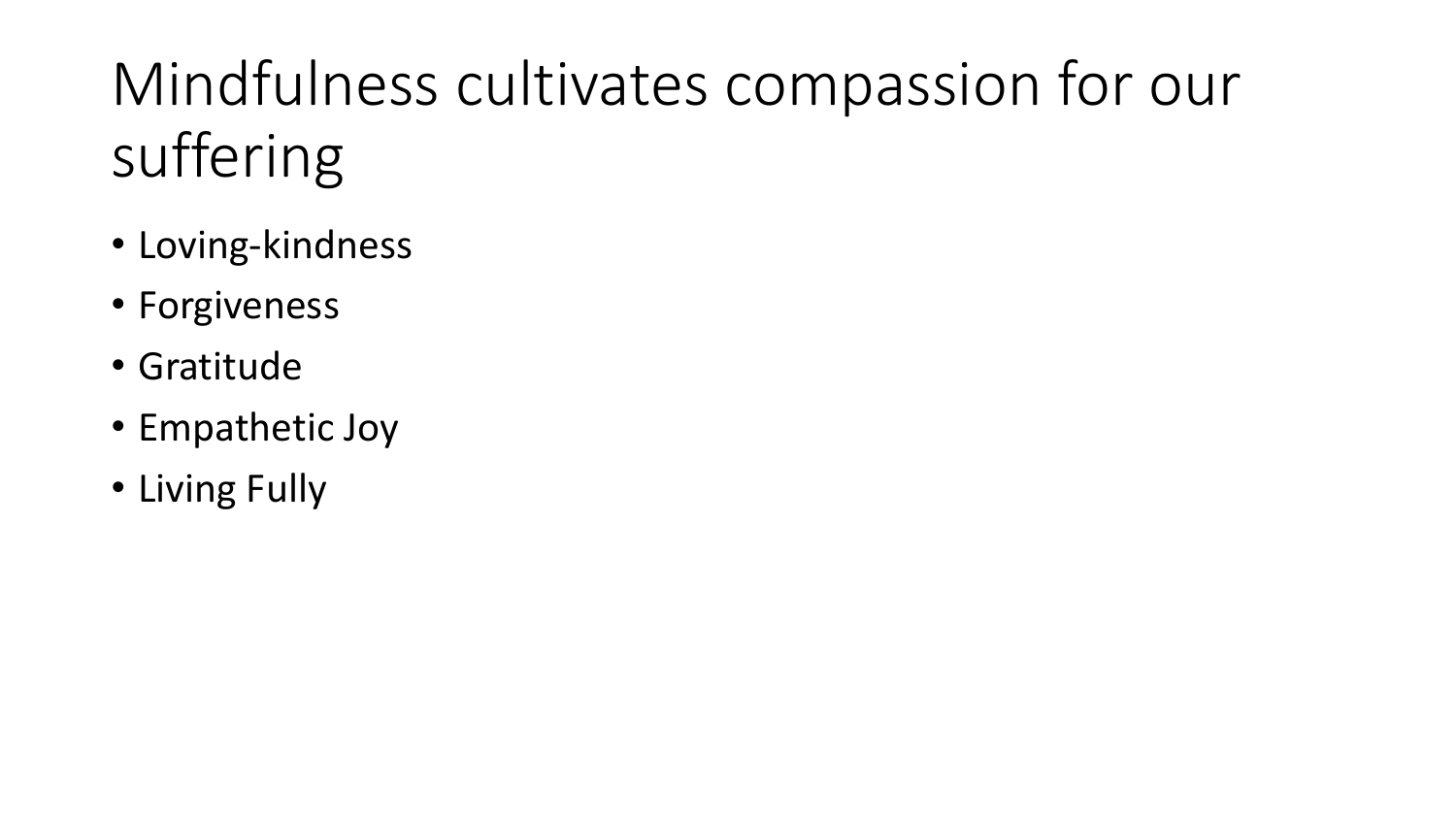#### How can I be more mindful???

Meditation Body Scan Grounding Mindful speech Mindful moments Get outside

Be present in whatever you are doing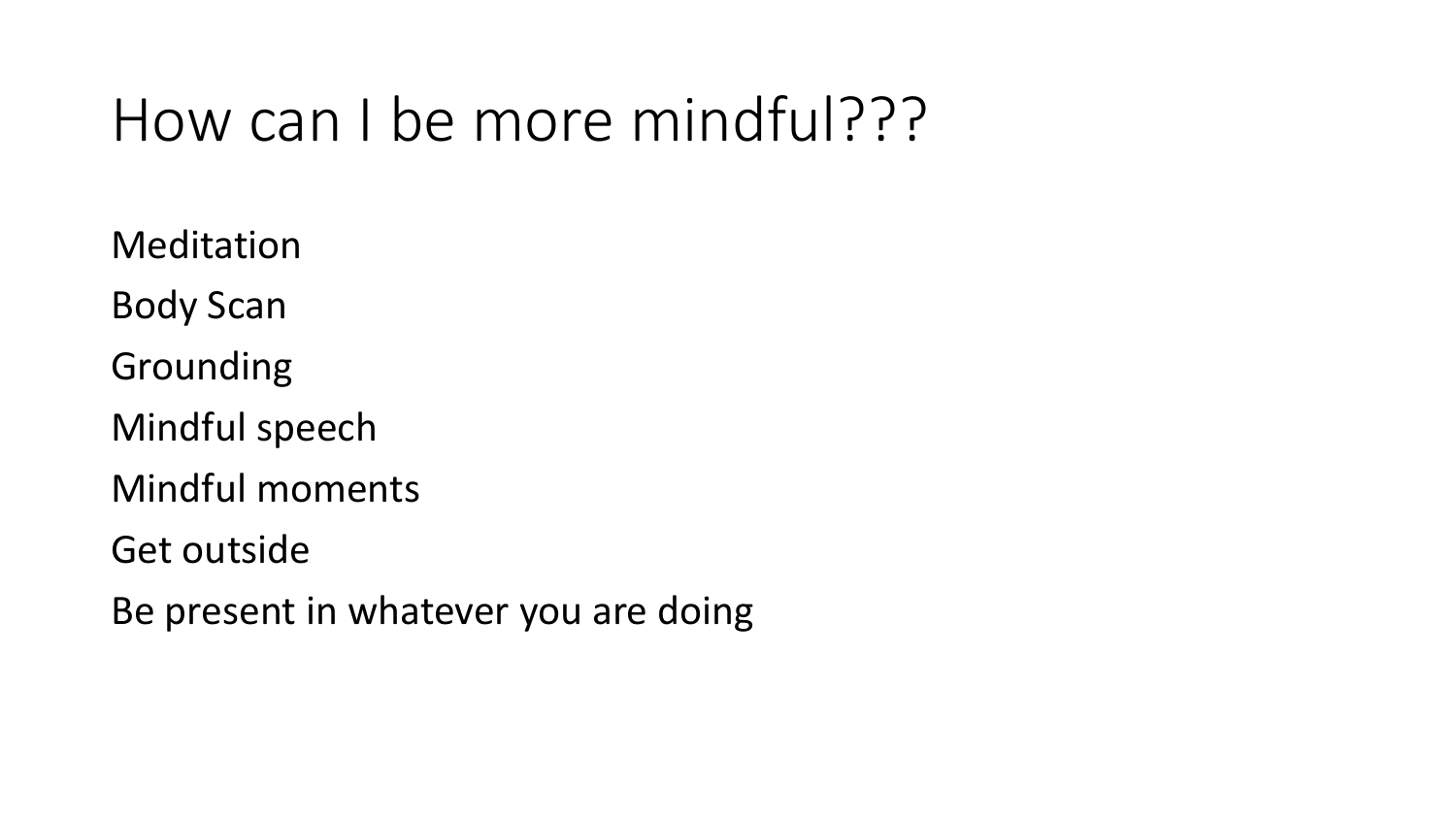#### STOP

- (from *Leaves Falling Gently* by Susan Bauer-Wu, PhD, RN)
- **S** Stop what you are doing and pause for a moment.
- **T** Take a breath mindfully, and be aware of the experience of the air coming into your body and filling it, then being released.
- If you have trouble breathing, Tune in to a neutral part of your body and imagine yourself breathing into and out of that area.
- **O Observe** your thoughts and feelings.
- **P** Proceed with whatever you were doing with awareness and gentleness.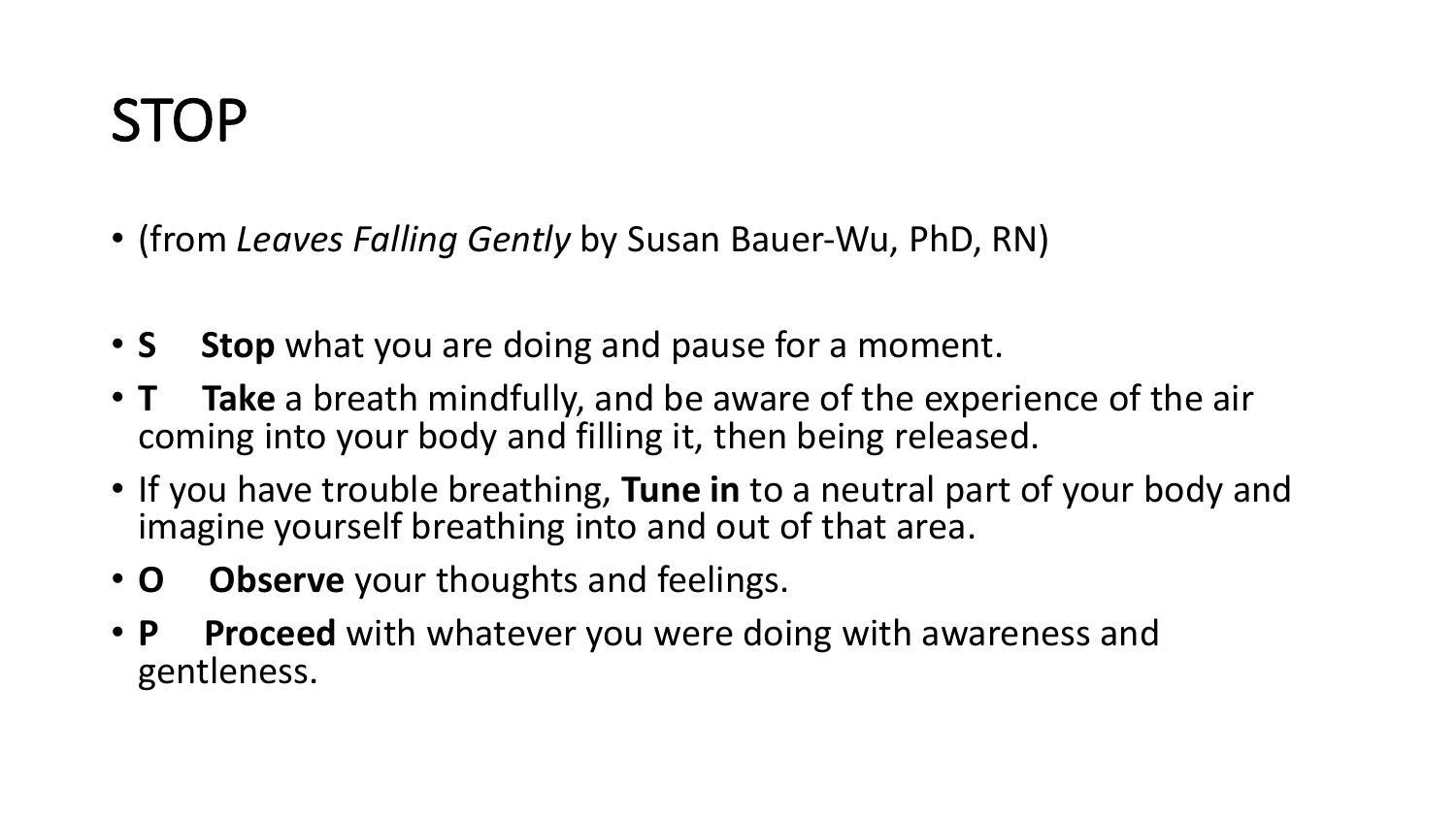## The following attitudes are essential:

- Don't expect anything
- Don't strain
- $\cdot$  Don't rush
- Don't cling to anything and don't reject anything
- Let go
- Accept everything that arises
- Be gentle with yourself
- Investigate yourself
- View all problems as challenges
- Don't ponder
- Don't dwell upon contrasts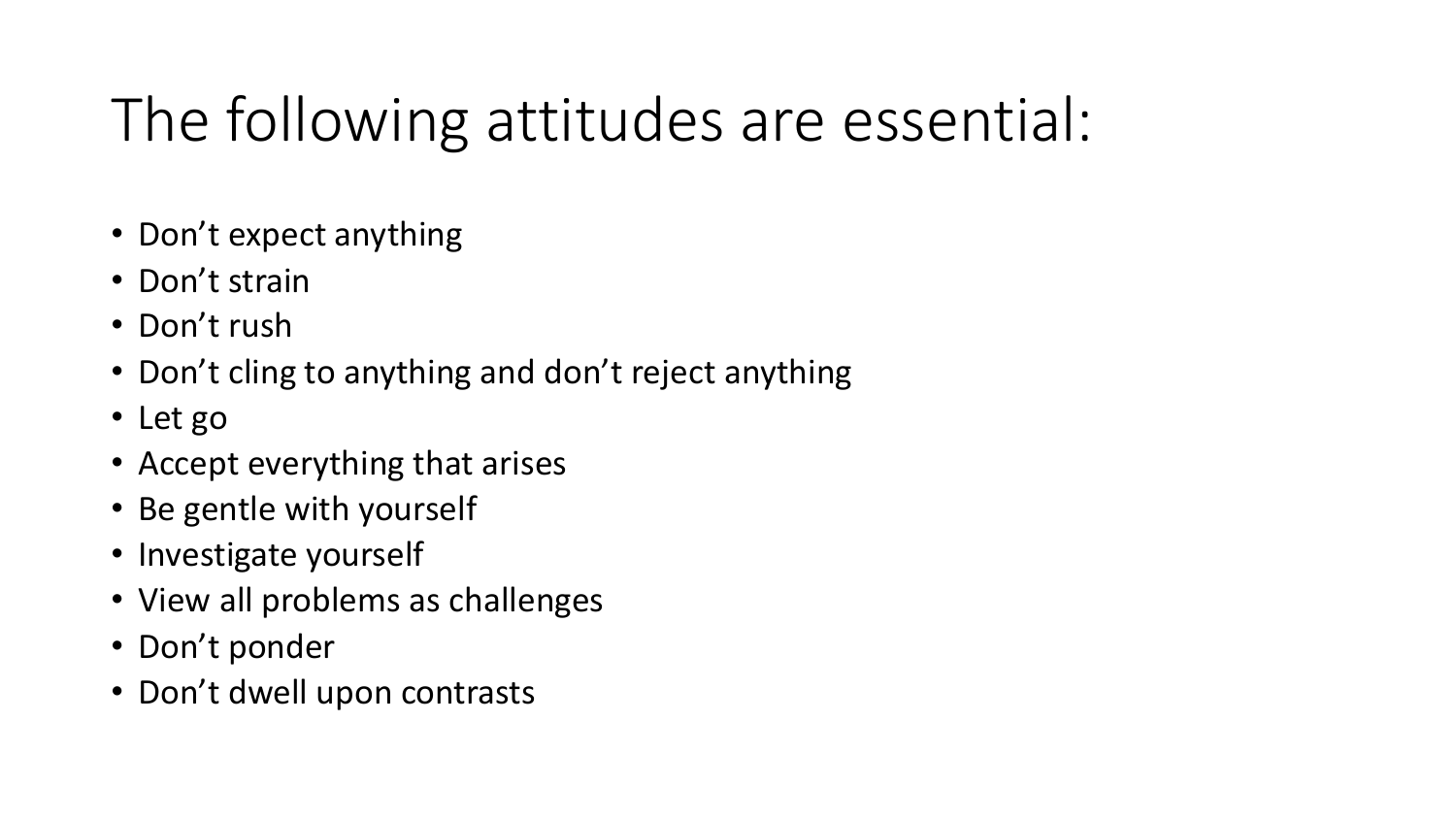### Some benefits of mindfulness meditation...

- Helps prevent the aging brain
- Reduces activity in the brain's "me center"
- Its effects rival antidepressants for depression and anxiety
- May lead to volume changes in key areas of the brain
- Just a few days of training improves concentration and attention
- Reduces anxiety  $-$  and social anxiety
- Can help with addiction
- Short meditation breaks can help kids in school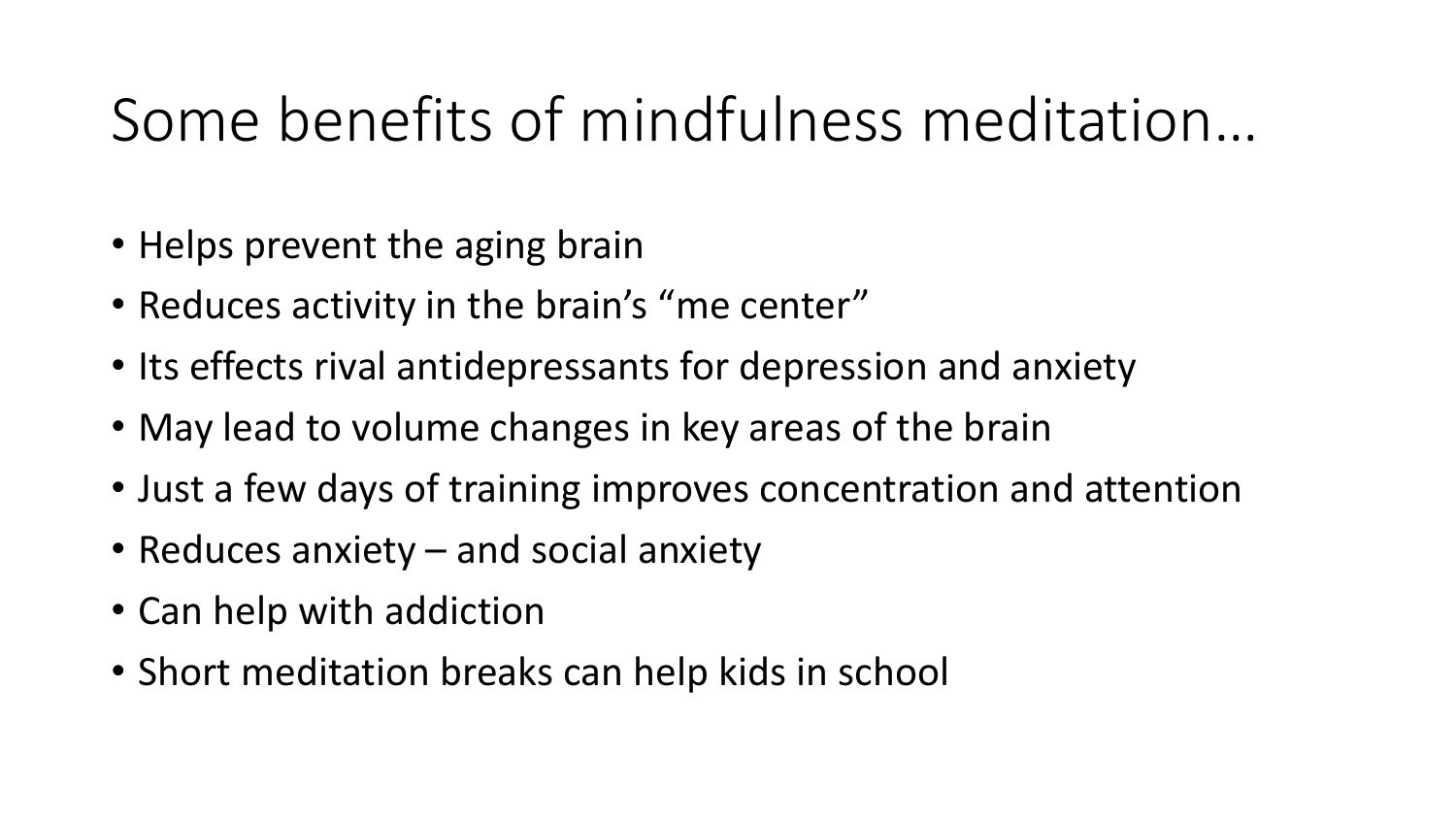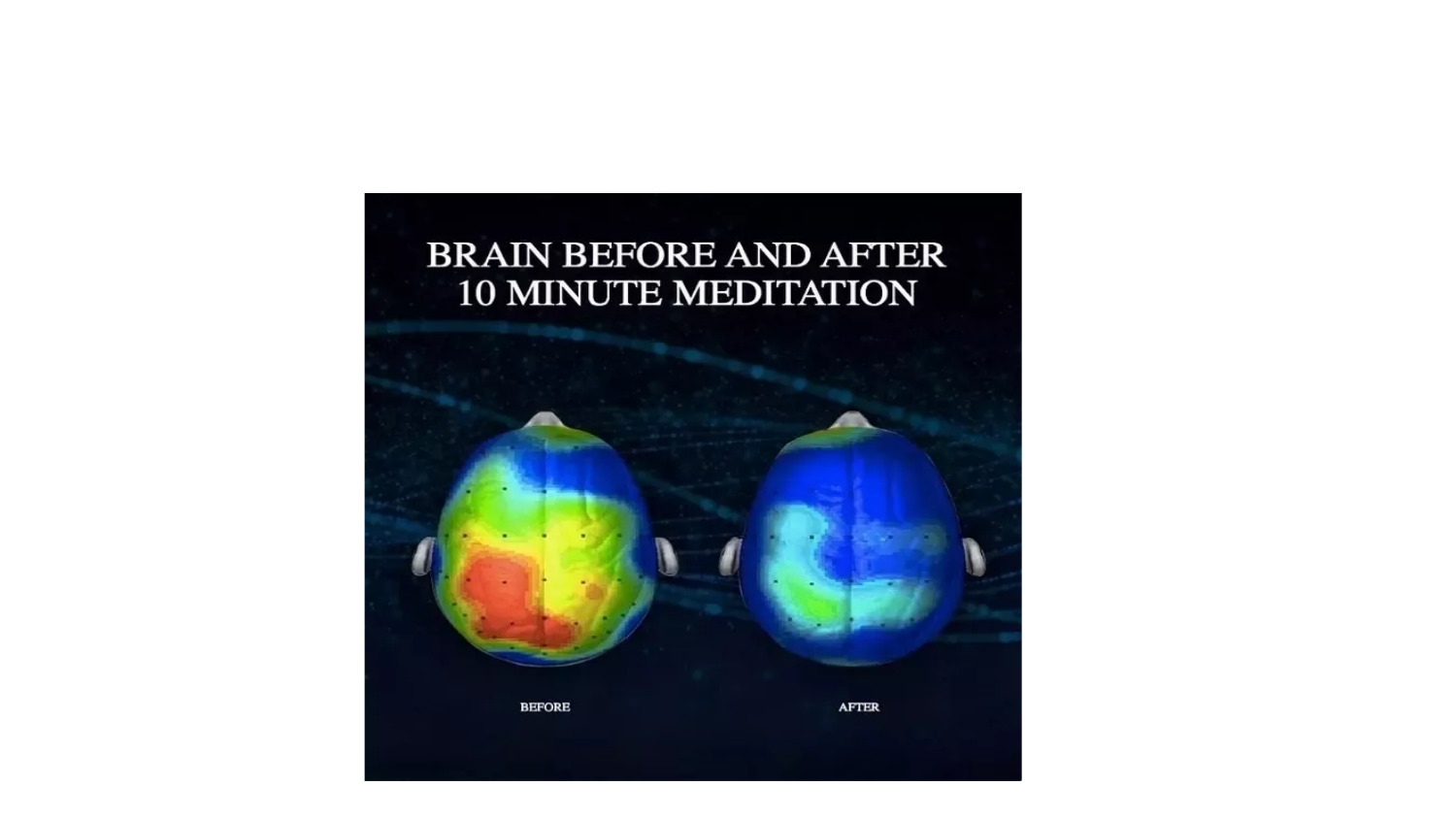Don't turn your head. *Keep looking at the bandaged place. That's where the Light enters you.*